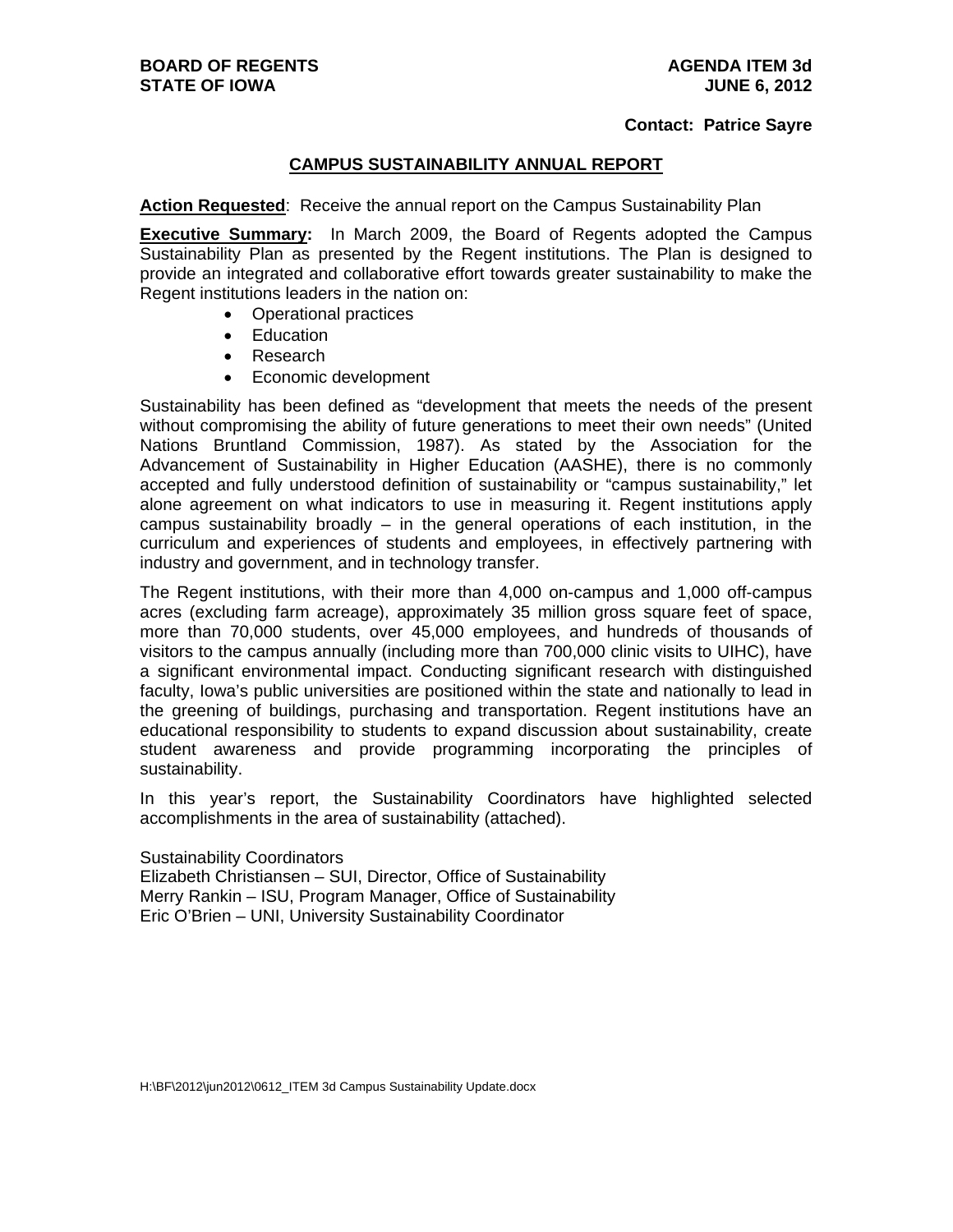# **UNIVERSITY OF IOWA June 2012**

The annual sustainability report compiled by the Office of Sustainability reflects the University of Iowa's commitment to sustainability. The report highlights the accomplishments of many faculty, staff and students whose drive and passion for a more sustainable world have resulted in improved practices and innovative solutions. The following highlights of the past year position the University toward meeting its 2020 Vision for Sustainability.

# **OPERATIONS**

# **Energy Conservation**

Energy conservation saves natural resources, reduces energy costs and is the first step in building a sustainable energy system. The energy conservation goal outlined in the SUI's 2020 Vision is to attain net-negative energy growth through the decade (consuming less energy in 2020 than in 2010). Through a variety of energy conservation tools and teams, the University of Iowa has leveled its energy use, see table below. However, these early accomplishments reflect eliminating most of the "low hanging fruit." Future reductions will be more challenging.



University of Iowa Energy Use in MMBTU (Million BTU) Versus Gross Square Feet (GSF):

This past year significant progress in energy conservation was made through American Recovery and Reinvestment Act (ARRA) funding, and internal reallocations, to install the latest generation occupancy sensors in eleven buildings on campus. These projects incorporated sensor integration with existing building automation systems to control lighting, room temperature and ventilation rates based on the building's occupancy.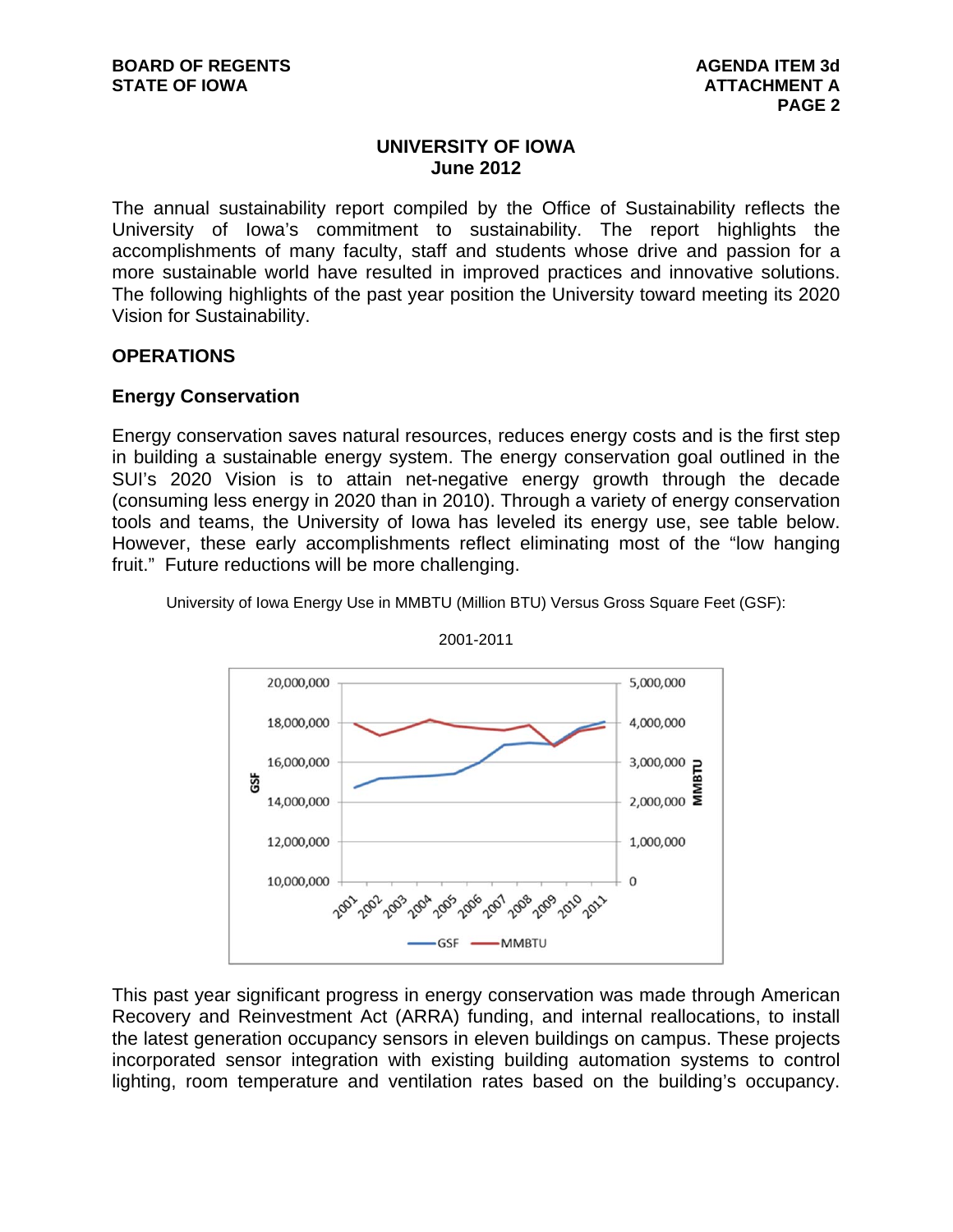Funding was also provided to install heat recovery systems in two laboratories. Cost avoidance of over \$800,000 is predicted. The effectiveness of these projects will be monitored through the University's award-winning Energy Control Center.

Energy conservation projects this year also included additional lighting and heating/ventilation/air conditioning upgrades in the Main Library, the Hardin Library for Health Sciences, and the Boyd Law Building.

Energy Control Center – The Proteus optimization program for the Power Plant and chilled water plants will be completed and fully implemented this year. Using advanced data-mining techniques, this program combines weather forecast information, current energy prices and historical operating data to optimize campus energy costs. Each hour, the program recommends the lowest-cost operational combination of boilers, turbine-generators and chillers, given the current energy prices.

Energy Hawks and Retro-commissioning Teams – As of May 2012, specialized teams have evaluated over 30 buildings for energy conservation measures and 12 buildings have been evaluated for retro-commissioning, a quality assurance process which will optimize building performance in older buildings.

Lab Fume Hood Program – The elimination of obsolete/unnecessary fume hoods is an energy conservation measure. The first phase of the campus-wide laboratory fume hood study is completed. Through this effort, unnecessary fume hoods will be identified for de-commissioning (the first one has already been de-commissioned). A committee is investigating incentives that can be used effectively to remove unneeded and outdated fume hoods.

# **Recycling**

Recycling is an important and visible part of the University of Iowa's commitment to sustainability. The UI has adopted a 60% waste diversion goal by 2020. To increase recycling program efficiency, increase participation and maximize material recovery, a new sort-free recycling program was launched in September 2011. The new program allows participants to place all recyclables together in one container, eliminating the need to sort materials into different containers. More materials can be recycled in the new program, including more plastics and metals.

Additional investments have been made to increase visibility and access to recycling. Over 100 new large recycling collection containers and several thousand smaller deskside recycling containers have been placed across campus.

Recycling education efforts have been expanded with new posters, placards and pocket recycling guides. A monthly newsletter keeps campus faculty, staff and students up-todate on activities. Almost 200 people have received training in the new program. Over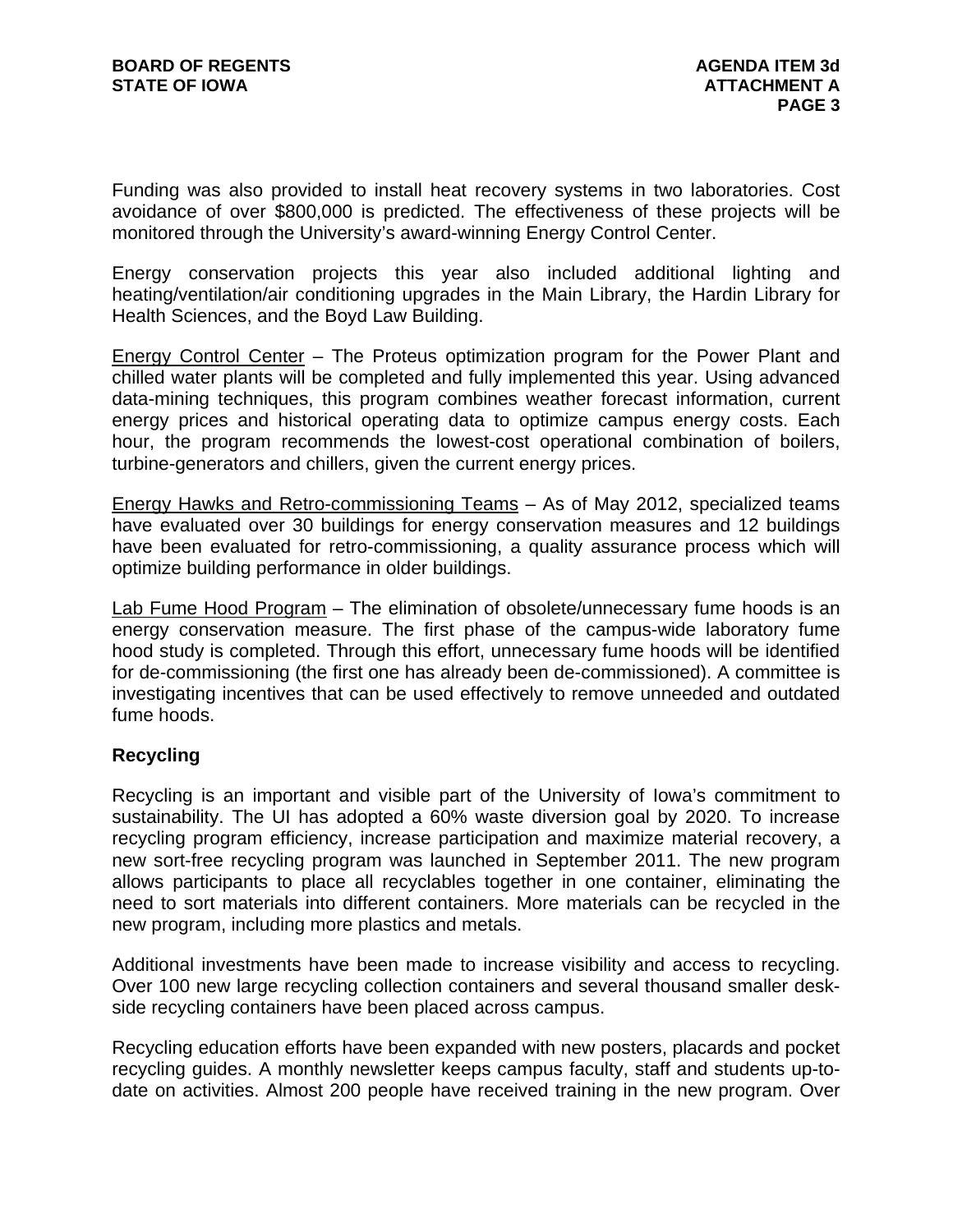40 staff attended "Train the Trainer" sessions in order to become recycling leaders in their office areas.

Taking the waste diversion challenge to a new level, administrators have eliminated trash containers in classrooms in the English-Philosophy Building and the College of Public Health. The result has been an increase in recycling and a decrease in waste.

The response to the new, easier sort-free recycling program is promising and an assessment of progress will be made one year from the program launch.

## **EDUCATION & RESEARCH**

## **Sustainability Certificate Success**

To build sustainability literacy and skill sets in the next generation of leaders, innovators and entrepreneurs, the University of Iowa undergraduate Certificate in Sustainability was established and made available to students in fall 2009. Since that time, it has grown to become a popular certificate program on campus. In 2009-2010, eleven students were enrolled in the program and three students graduated with the certificate; by spring 2012, the number of students enrolled in the program increased to 145 and 41 students graduated with the certificate  $-$  a thirteen-fold growth. Over 26 majors are represented in the certificate program.



**Growth in UI Sustainability Certificate Program: 2009-2012** 

## **Collaborative Sustainable Water Resources Research**

Motivated by one of 14 Grand Challenges from the National Academy of Engineering -- "provide access to clean water" -- the University expanded its existing strength in interdisciplinary research on water, including its availability, quality, reuse, and health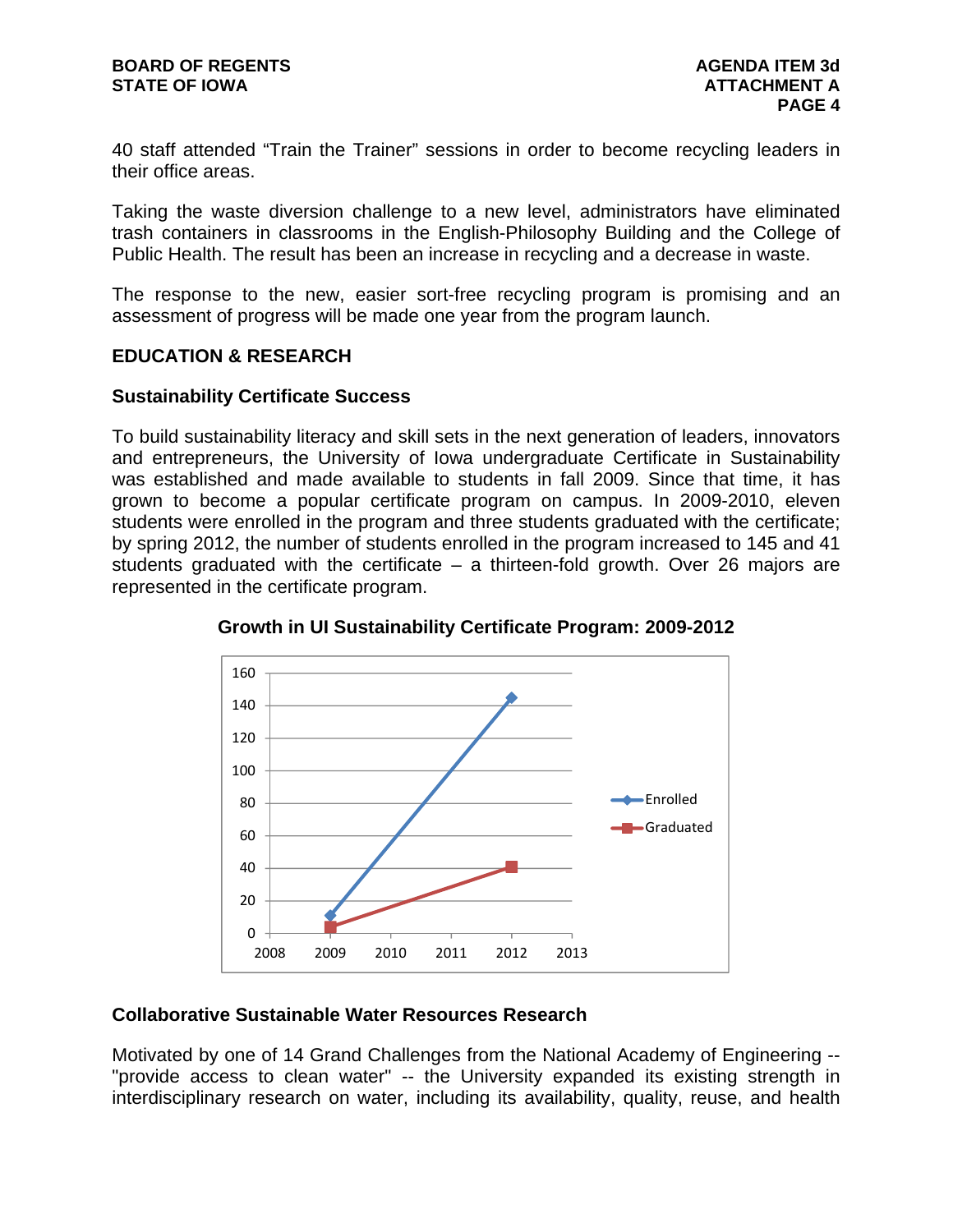impacts. Economics, policy, and law, as well as the natural sciences and engineering, are all engaged to solve the problems of water.

The University of Iowa has established a Water Sustainability Initiative, including 10 new faculty positions for interdisciplinary "cluster hiring" to advance research, education, and outreach on water sustainability. The hiring process is almost complete with two positions remaining open.

The faculty alliance on water sustainability encompasses the Colleges of Liberal Arts and Sciences, Public Health, Law, Engineering, the Graduate College, and the Public Policy Center. Among the various resources already developed to advance the initiative are the Iowa Flood Center, the UI Office of Sustainability, and the undergraduate Certificate in Sustainability.

## **Biomass Planning Effort**

Increasing the use of biomass fuel holds potential to achieve SUI's 2020 target of 40 percent renewable energy. Because of a unique partnership with Quaker Oats, the University of Iowa has been incorporating biomass into its fuel mix for the Power Plant since 2003. This has allowed the UI to achieve between 9 and 13 percent in renewable energy in its energy portfolio.

In order to focus work specifically on developing additional opportunities, a year-long planning process is underway to develop the basis for increased biomass use and to address the issues of fuel procurement; pricing; logistics and fuel yard needs; fuel preparation; the availability of industrial wood and fiber residuals, timber stand improvement and invasive species removal for fuel sources; impact on ecological services; and policy implications. Grant funding for the planning process was successfully secured from the Leopold Center for Sustainable Agriculture and an investigation team was established. Team members include representatives from US Fish & Wildlife, Natural Resources Conservation Service (USDA), US Forestry Service (USDA), Iowa State University, University of Northern Iowa, the Johnson County Conservation Board, the Amana Society, Iowa Farm Bureau, John Deere, the Iowa Department of Natural Resources and the Iowa Department of Agriculture and Land Stewardship. Seven working groups have been established and the entire group meets every six months. The next meeting of the group will be July 27, 2012 at Iowa State University.

The goal of SUI's planning effort is to develop the outline for achieving 40 percent renewable energy use on campus by 2020 through the use of alternative solid fuel. By seeking a solution that addresses the triple bottom line of sustainability – people, planet and profit - the use of locally-available biomass fuel can have a positive impact on Iowa's society, environment, and rural economy.

A pilot project involving a timber stand improvement project at F.W. Kent Park (rural Tiffin, Iowa) is planned for winter 2012/13.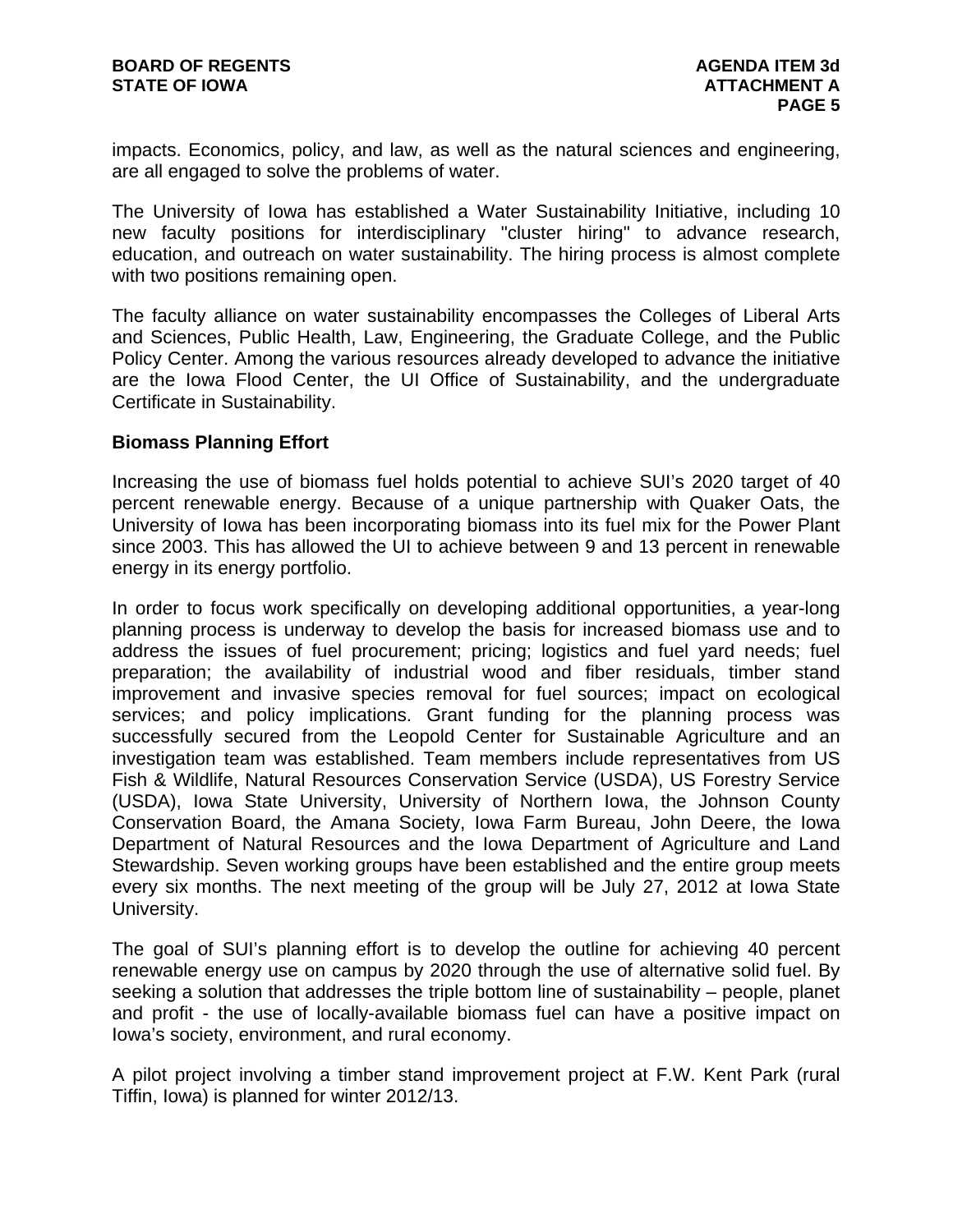# **OUTREACH**

## **Iowa Initiative For Sustainable Communities and the City Of Dubuque:**

Sustainable communities are healthy, vibrant and resilient. The University of Iowa's School of Urban and Regional Planning is participating in a two-year partnership with the City of Dubuque to promote the community's sustainability planning. During the academic year 2011/2012, the School's students will be focused on completing five projects:

- 1. Indicators and measurements for Dubuque's 11 Sustainability Principles to define metrics and develop data collection models.
- 2. Renewable energy asset mapping to assist in the development of locallyproduced renewable energy including geothermal, solar, wind and biomass.
- 3. Portrait of poverty in Dubuque to define poverty in the community and among its residents, as well as to recommend models for improvement and success in defeating its deleterious impacts.
- 4. Local foods and local institutions in partnership with the four local colleges, to examine local food models to identify opportunities for the expanded procurement of local foods and opportunities for growth in local producers.
- 5. Design of green and healthy homes to improve State and local program delivery in low-income areas for lead abatement, safety, weatherization and energy efficiency (based on the 2011 Green and Health Homes Collaborative Pilot).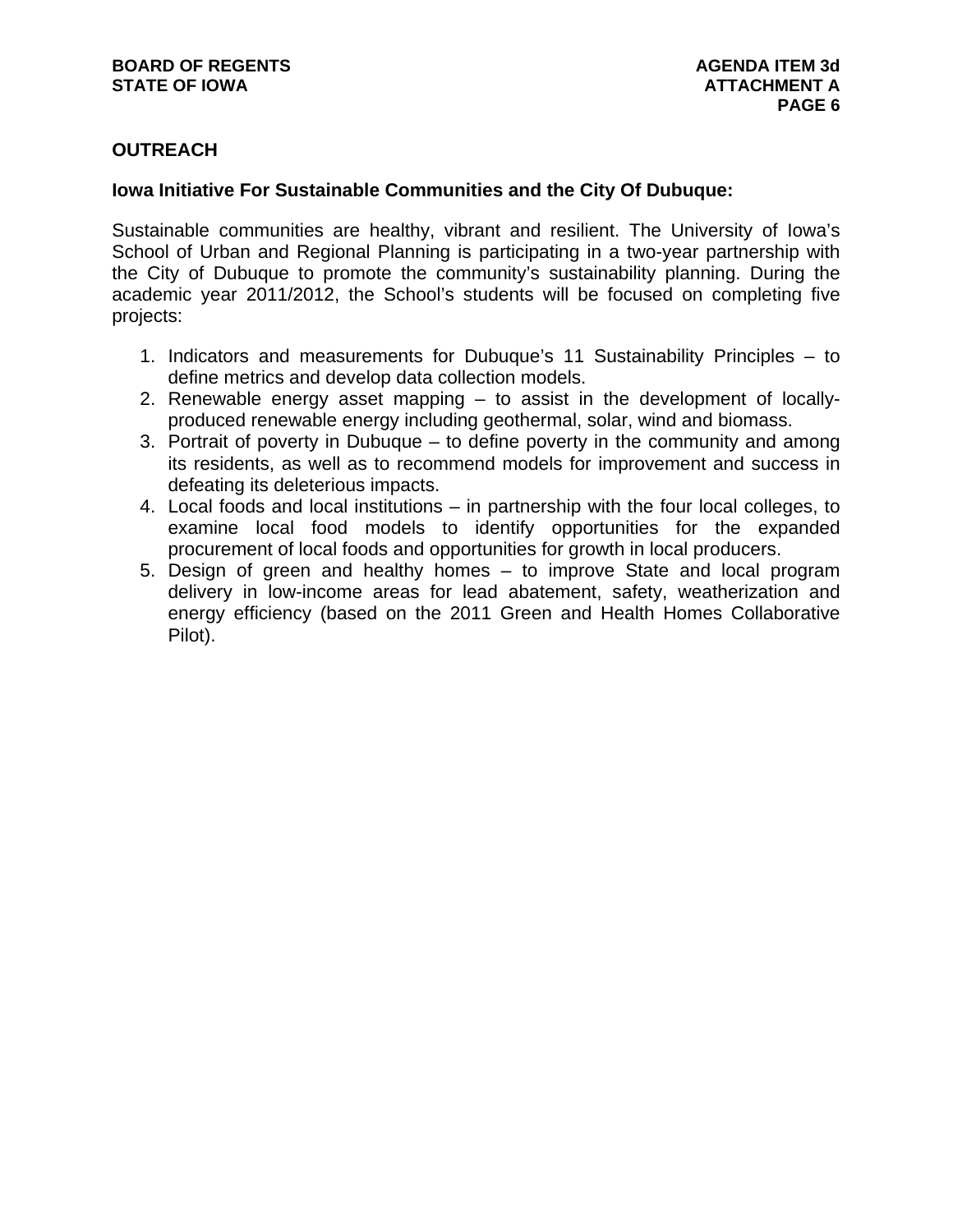

# **IOWA STATE UNIVERSITY June, 2012**

Beginning the fourth year of the Live Green! Initiative, Iowa State University is pleased to provide the following update report highlighting accomplishments of the past year. The report focuses on a few select initiatives and achievements in the areas of Operations, Education and Research, and Planning, Administration, and Engagement. These highlighted initiatives not only build upon Iowa State University's commitment toward leadership in sustainability, they also align toward achievement of the Iowa Board of Regents Sustainability Goals as well as benchmarking within the AASHE STARS Performance Criteria.

A full listing of all efforts and accomplishments, undertaken and achieved by students, faculty, and staff over the past year (and applicable to the Iowa Board of Regents report in its entirety) can be found in the Sustainability Annual Report Addendum www.livegreen.iastate.edu/about/accomplishments/

# **Operations**

## **Energy Conservation**

Efforts and accomplishments continued and diversified related to energy conservation and increasing efficiencies over the past year. The 15% campus energy reduction goal (based upon a three-year average) was achieved, in spite of increased gross square footage of building space. A number of efforts are in place to sustain and build upon these accomplishments.

**Energy Efficiency Targeted Projects -** The Live Green Revolving Loan Fund achieved its first revolution during 2011-2012 with realized savings from funded projects providing loan payback and being available to fund additional projects. Twenty-one Live Green Revolving Loan Fund Applications have been reviewed for funding since the start of the loan fund in 2008. Of these 21 applications, four identified alternative funding sources and four are completing further research and identifying additional alternatives to optimize return on investment. To date, 13 projects have borrowed from the Live Green Revolving Loan Fund. Eight of these projects have been completed: five over the past year. Total funding allocated to date is \$1,303,661 with an annual estimated return on investment of \$309,015 (24%).

One project of specific note, which received funding over the past year, targets comprehensive campus lighting efficiency. Facilitated, managed, and tracked through Facilities Planning and Management, this project focuses on evaluating current campus building lighting and replacing inefficient systems. A summary of funded projects is included below.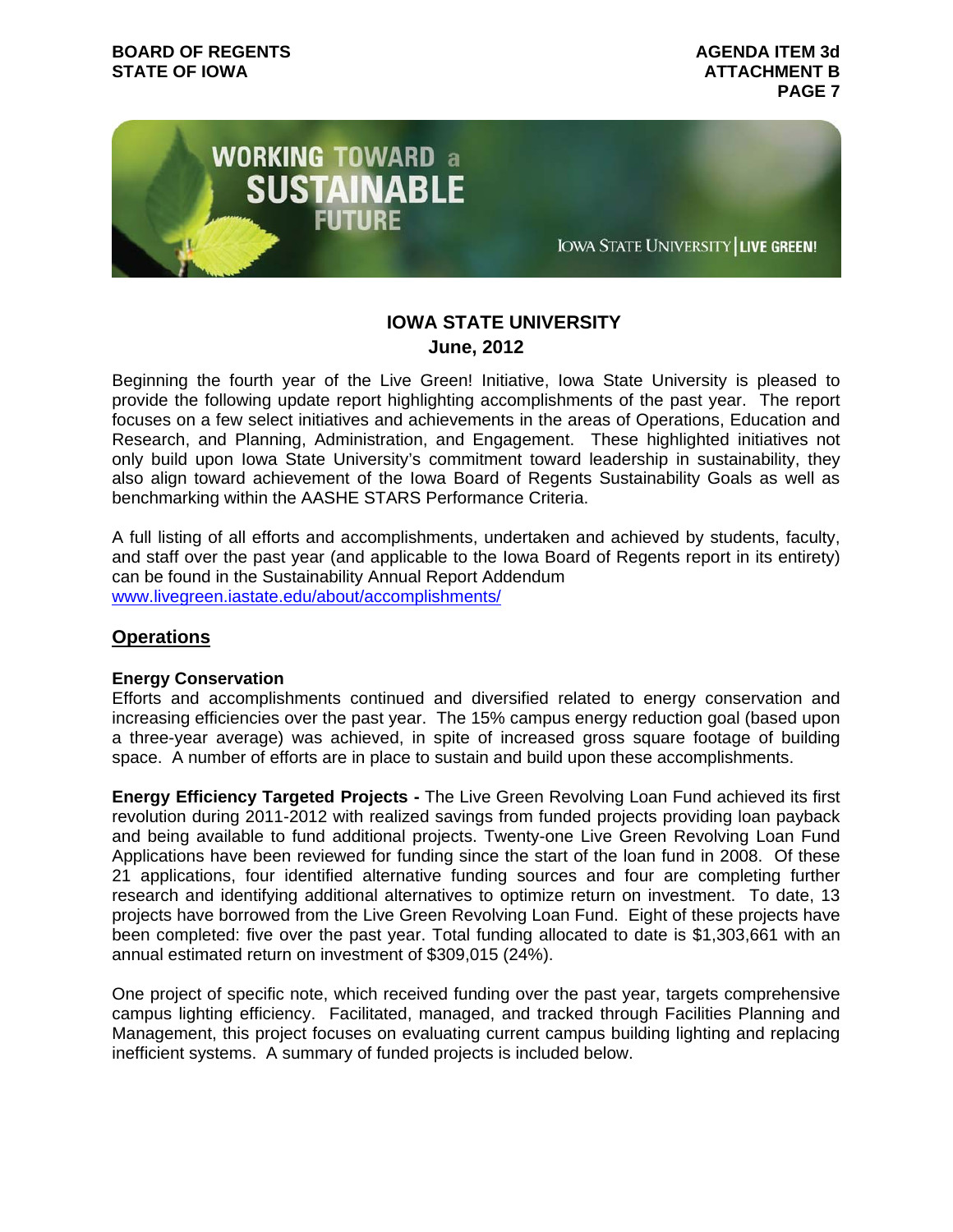Specific information on the Live Green Revolving Loan Fund and funded projects may be found at: www.livegreen.iastate.edu/loan/.

| <b>Project Name</b>                                  | <b>Approved Loan</b><br>Amount/Annual<br><b>Estimated Return on</b><br><b>Investment</b> | <b>Project Status</b> | <b>Project Focus</b>               |
|------------------------------------------------------|------------------------------------------------------------------------------------------|-----------------------|------------------------------------|
| Monona County<br>Extension                           | \$5,230/\$1,046                                                                          | Complete              | <b>Energy Efficient</b><br>Remodel |
| College of Design                                    | \$100,000/\$20,000                                                                       | Complete              | Lighting - Phase 1                 |
| College of Design                                    | \$100,000/\$20,000                                                                       | Complete              | Lighting - Phase 2                 |
| <b>ISU Athletics</b>                                 | \$30,000/\$5,000                                                                         | Complete              | <b>HVAC</b>                        |
| <b>ISU Dining</b>                                    | \$45,000/\$9,000                                                                         | Complete              | Composting                         |
| College of Human<br><b>Sciences</b>                  | \$3,039/\$49,000                                                                         | Complete              | Information Technology             |
| College of Engineering -<br><b>Black Engineering</b> | \$165,500/\$33,000                                                                       | Complete              | Lighting                           |
| College of Human<br>Sciences                         | \$2,250/\$2,059                                                                          | Complete              | <b>HVAC</b>                        |
| <b>ISU Power Plant</b>                               | \$37,035/\$7,080                                                                         | Complete              | Lighting                           |
| <b>College of Liberal Arts</b><br>and Sciences       | \$36,607/\$7,030                                                                         | In Progress           | Lighting                           |
| Facilities Planning and<br>Management                | \$500,000/\$100,000                                                                      | In Progress           | Campus Lighting                    |
| <b>Memorial Union</b>                                | \$279,000/\$55,800                                                                       | In Progress           | <b>HVAC and Lighting</b>           |

**Sustainable Design and Construction –** Placing priority on energy efficient design and construction, as well as renovation and improvement, two additional buildings achieved LEED Gold certification over the past year. To date, Iowa State University has four LEED-certified buildings (one silver, two gold, and one platinum certified). An additional seven buildings are currently pending certification (two gold) or are in construction with a goal of certification (four gold, one silver). Ongoing focus is given towards a university goal of LEED Gold certification for all new construction and major renovation projects.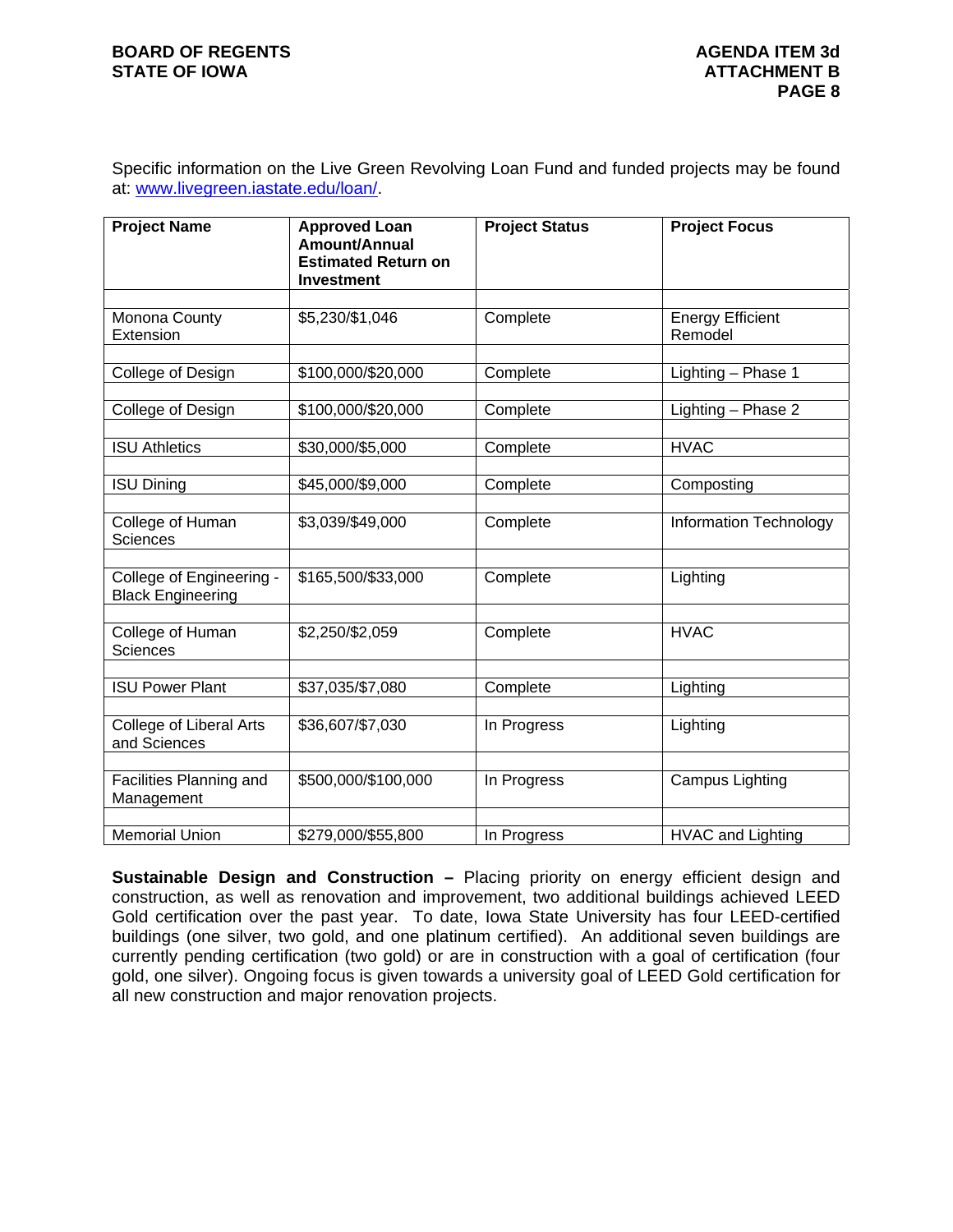## **Education and Research**

During the past year, considerable emphasis was placed upon offering students opportunities to be immersed in new sustainability courses, research, and degree programs focused on sustainability, as well as providing experiences for out-of-classroom connection.

**Sustainability Minor** - An interdisciplinary sustainability minor was finalized and offered to students Spring 2012 (www.las.iastate.edu/sustainability/). The minor is a collaborative effort of the Colleges of Agriculture and Life Sciences, Design, Engineering, and Liberal Arts and Sciences and involves 23 departments.

In addition, efforts are currently in place for finalizing additional sustainability degree opportunities including: Minors in Wind Energy and Energy Systems, a Master of Design in Sustainable Environments, a Master of Urban Design, and a multi-institutional graduate training program in Wind Energy Science, Engineering and Policy aimed at providing doctoral students with multidisciplinary training in the skills required for conducting research at the disciplinary interface between engineering, atmospheric science/meteorology, agriculture/economics, and journalism/communication.

**Sustainability Course Directory -** To assist students in identifying sustainability related and focused courses as part of pursuing a degree program, or to supplement their curriculum portfolios, an online Sustainability Course Directory was developed as part of a summer Live Green! intern project. It was made available to incoming students for the 2011-2012 academic year (www.livegreen.iastate.edu/docs/2011sustainablecoursesatisupublic.xlsx).

**Faculty Curriculum Workshop** - In partnership with the Provost's Office, the Council on Sustainability, and faculty leaders from the College of Liberal Arts and Sciences, a Sustainability Curriculum Workshop for Iowa State University faculty, *The Tall Grass Prairie Project*, has been finalized and will be held Summer 2012.

The workshop offers faculty from multiple disciplines the opportunity to share and acquire ideas, successes, resources, and strategies related to infusing sustainability into curriculum through a faculty learning community-style environment. The workshop format and vision is based upon other university workshops and frameworks for sustainability-infused curriculum including the Ponderosa Project of Northern Arizona University (http://www2.nau.edu/~ponder-p/) and the Piedmont Project of Emory University (http://sustainability.emory.edu/page/1021/Piedmont-Project/).

Long-term goals are to offer annual workshops to ISU faculty to establish faculty learning communities focused on sustainability infusion opportunities. Evaluation of this summer's workshop, incorporation of workshop action items into fall curriculum, and future planning and strategizing will continue through the 2012-2013 academic year. Iowa State University will be the first among peer institutions to offer a workshop for faculty and establish a sustainability curriculum development program.

**US Green Building Council Research to Practice Program -** Through collaboration of the Council on Sustainability, Facilities Planning and Management, and the College of Design, ISU was one of 35 educational institutions that took part in a national research initiative offered by the US Green Building Council – Research to Practice Program (www.centerforgreenschools.org/r2p2.aspx).

The initiative focused on comparative research related to building design and performance in LEED versus Non-LEED designed and built buildings to identify efficiency opportunities as well as opportunities to incorporate green practices and design in general. ISU's research focused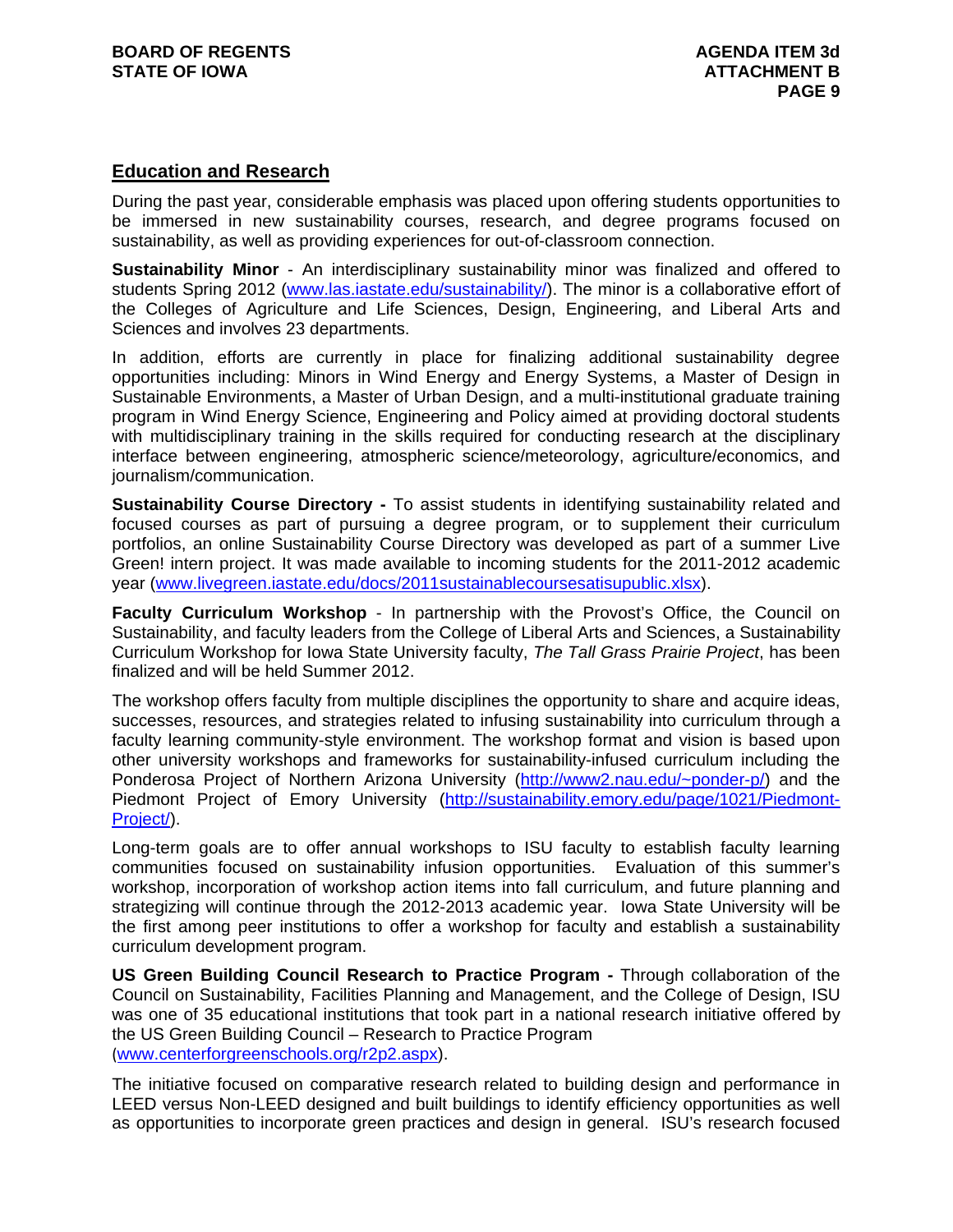specifically on five research facilities and encompassed a full-circle consideration of opportunities ranging from building envelope to lighting to equipment procurement.

Findings from this research have been compiled and work will continue through the summer to add more research buildings to the study with the intent to propose a comprehensive Live Green Revolving Loan Fund Project that would focus on laboratory operations efficiency. As well as providing significant education and awareness related to energy conservation and savings to the campus community, this research also offered hands-on research opportunities to a team of 13 students.

**Living and Learning Community -** Through collaboration of the Department of Residence, the Center for Excellence in Learning and Teaching, Live Green!, and the Environmental Studies Department in the College of Liberal Arts and Sciences, planning and resources have been finalized to offer a Sustainability Living and Learning Community to Iowa State University students starting Fall 2012.

### **Planning, Administration, and Engagement**

### **Community Engagement**

To optimize community engagement and partnerships related and relevant to sustainability and living green, priority was placed on collaborative opportunities with the City of Ames and other community partners and organizations to enhance and increase engagement of students, faculty, and staff during the past year.

**City of Ames Shared Position -** At the end of the first year of sharing the ISU Director of Sustainability with the City of Ames, the document, "City of Ames Sustainability Plan for Electrical Consumption Reduction" was completed through a facilitated discussion and implementation process involving a seven-sector Sustainability Task Force and submitted to the Ames City Council.

(http://www.cityofames.org/modules/showdocument.aspx?documentid=5054)

A second report, "City of Ames Sustainability Education and Awareness Initiatives and Activities" was also completed, as a separate deliverable and submitted to the Council. (http://www.cityofames.org/modules/showdocument.aspx?documentid=5053)

In addition, facilitated work was completed with the City of Ames Sustainability Task Force to provide a proposal to the City Council focused on long-term strategic planning and visioning for community sustainability.

Currently in the second year of this position sharing, proposed action items in the sustainability plan for electrical consumption are in progress and will be taking place throughout Summer and Fall 2012. Specific action items targeted for implementation include the following:

- Completion of a Business Energy Symposium event focusing on electrical energy efficiency and conservation opportunities, engagement, and resources for the Ames business community.
- Completion of a series of focus group discussions with community sectors including schools, non-city government, business, civic organizations, and builders/developers. Discussions will specifically target suggestions and feedback related to increasing awareness, interest, and engagement in electrical consumption reduction activities and initiatives.
- Development of an online, interactive electrical energy consumption tracking tool for the residential sector.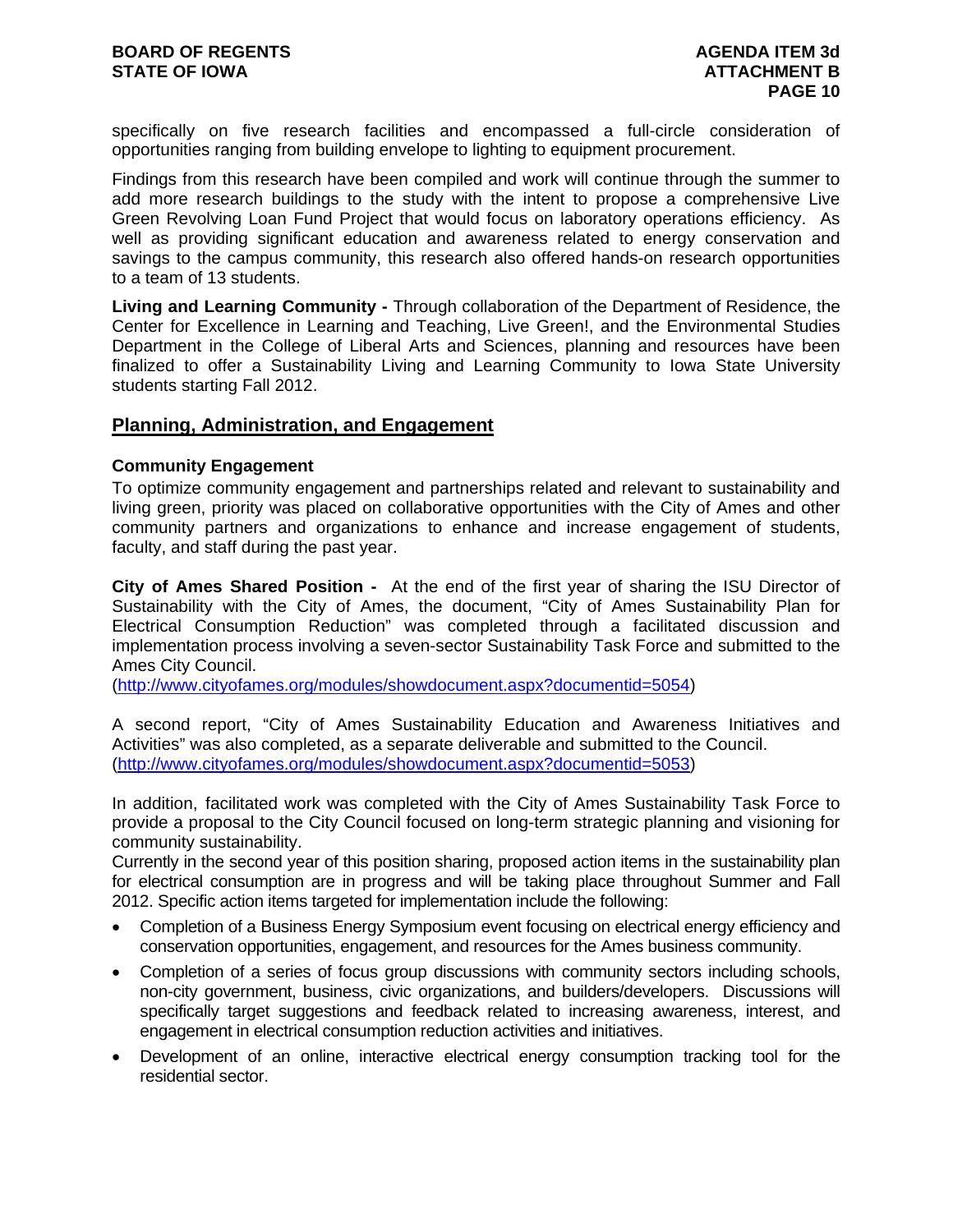### **BOARD OF REGENTS AGENUS AGENDA ITEM 3d STATE OF IOWA ATTACHMENT B**

**Events -** Through a collaborative effort between Live Green!, the Council on Sustainability and the student organization, The Green Umbrella, three large-scale sustainability events were offered to the ISU and Ames communities during the 2011-2012 academic year.

- National Campus Sustainability Day, held in October, showcased campus sustainability initiatives and student organizations, as well as the sustainability efforts, products, and services of local businesses in the Ames community. The two-hour event featured interactive displays, free bike tune-ups, and the opportunity for participants to earn a reusable coffee mug.
- *Sustainapalooza* (www.livegreen.iastate.edu/symposium/2012/), held in February, served as this year's annual campus sustainability event. *Sustainapalooza* focused on reflecting on and celebrating the University's sustainability journey and accomplishments from 2008-2011 as well as looking forward to new goals and opportunities. The two-hour event featured a Sustainability Projects and Initiatives Poster Session, Empowering Stations, presentation of the Building Energy Conservation Award winners, a Live Green! Carpet, and the Wall of Cardinal Gold, and Green.
- Live Green! Village at VEISHEA, held in April during the campus' annual day-long VEISHEA event, showcased campus sustainability initiatives and student organizations as well as expanded VEISHEA (campus-wide) greening efforts. The Village featured interactive displays and the opportunity to take part in a sustainability challenge.

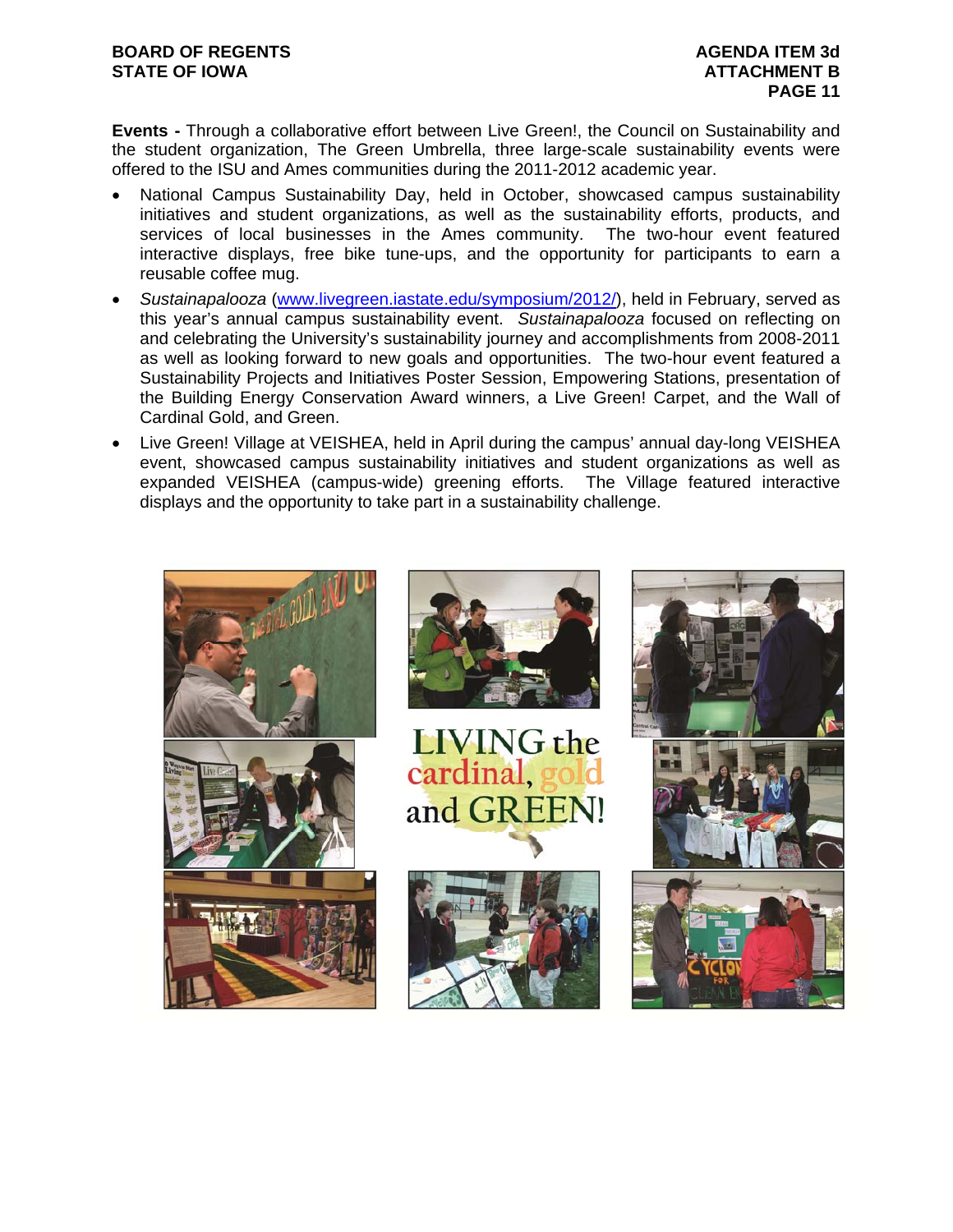#### **UNIVERSITY OF NORTHERN IOWA June 2012**

# **UNI** am leaving a smaller footprint.

The University of Northern Iowa is pleased to highlight select accomplishments in the area of sustainability over the past year. In order to create a concise and easy to follow document, the 2011-2012 UNI Sustainability Report to the Board or Regents, State of Iowa will only focus on one highlight in each of the three categorical areas from the Sustainability Tracking Assessment and Rating System (STARS) assessment. All areas from the Board or Regents, State of Iowa Sustainability Goals are tracked quantitatively within the STARS reporting structure.

Please note that this report does not highlight all of the efforts undertaken and maintained on campus over the last year. The comprehensive sustainability data set from UNI's STARS report can be found at https://stars.aashe.org/. The University of Northern Iowa Sustainability Advisory Council has made the decision to update the data in our STARS report at least biennially.

### **Education & Research**

**Background:** One of the primary functions of colleges and universities is to educate students. By training and educating future leaders, scholars, workers, and professionals, higher education institutions are uniquely positioned to prepare students to understand and address sustainability challenges. This STARS category recognizes institutions that have formal education programs and courses, as well as sustainability learning experiences outside the formal curriculum.

**Highlighted Project:** An essential role of higher education is to prepare students with the knowledge, skills, and habits of mind needed to actively engage them in creating a sustainable future. Key players in achieving this momentous task are the faculty who write course syllabi, develop student learning outcomes, and serve on curriculum committees.

Over the last year at UNI, 26 core faculty leaders strongly committed to sustainability education, and participated in a year-long series of workshops focused on integrating sustainability into curriculum across campus. The core, representing 19 diverse disciplines, participated in a two-day leadership workshop that immersed them in sustainable thinking and action (Table 1). This workshop series, supported by the UNI Provost's Office, was just one of 20 of its kind in North America.

Through a focus on systems thinking as a framework for sustainable thinking, carefully selected presentations on topics such as environmental justice and energy for sustainable agriculture, and multidisciplinary discussion-based activities, each participant investigated, researched, and learned how sustainability could be integrated into their courses, while also broadening and enriching the context of what they teach.

Post-workshop evaluations and reflections by participants and workshop coordinators demonstrated the invaluable usefulness of the multidisciplinary approach, the importance of a supportive administration, and the provision of a structured but flexible space in which to explore the complex connections of sustainability to their courses.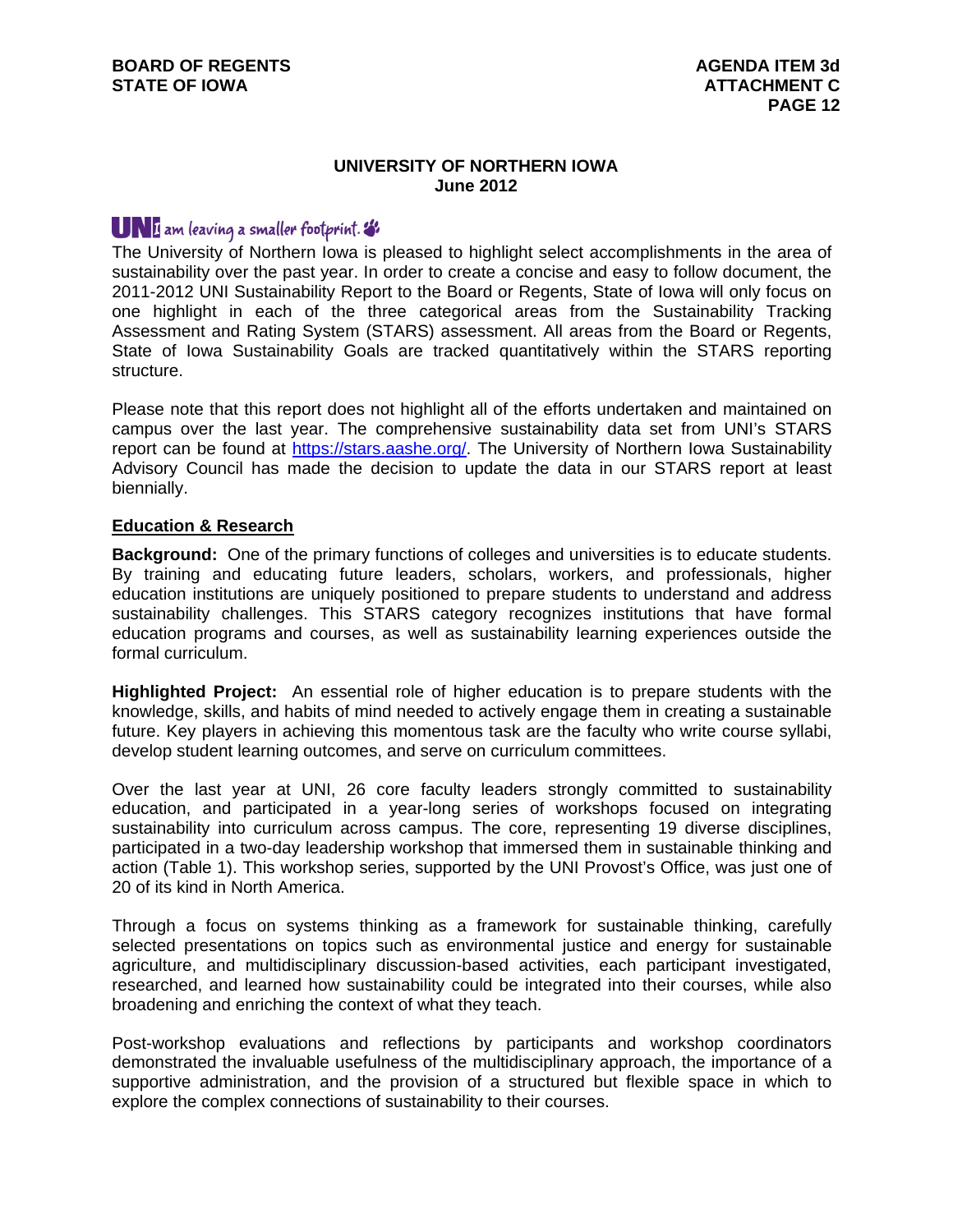The unique multidisciplinary approach received positive responses from students who felt that this enriched their academic experience at UNI. This project was so successfully implemented and integrated into the classroom that it was recently selected for presentation at the Rio+20, United Nations Conference on Sustainable Development, in Rio de Janeiro, Brazil. This presentation will occur July 20-22, 2012.

**Table 1**. UNI faculty members participating in the Faculty Leadership in Education Program indicating their college and departmental affiliations (number of participants in each department indicated in parentheses).

| College                                  | Department (number of participants)                                                                                                                                       |  |
|------------------------------------------|---------------------------------------------------------------------------------------------------------------------------------------------------------------------------|--|
| <b>Natural Sciences</b>                  | Biology (2)<br>Industrial Technology (4)<br>Mathematics (1)                                                                                                               |  |
| Social and Behavioral<br><b>Sciences</b> | Physics (1)<br>Geography (2)<br>Graduate Program in Counseling (1)<br>History (1)<br>Psychology (1)<br>Social Work (1)<br>Sociology, Anthropology, and<br>Criminology (2) |  |
| <b>Humanities and Fine</b><br>Arts       | Art $(1)$<br>English Language and Literature (2)<br>Leadership Studies/Communication<br>Studies (1)<br>Philosophy and World Religions (1)<br>Theatre (1)                  |  |
| Education                                | Curriculum and Instruction (1)<br>Health Promotion and Education (1)<br>Leisure, Youth & Human Services (1)                                                               |  |
| <b>Business</b>                          | Management (1)                                                                                                                                                            |  |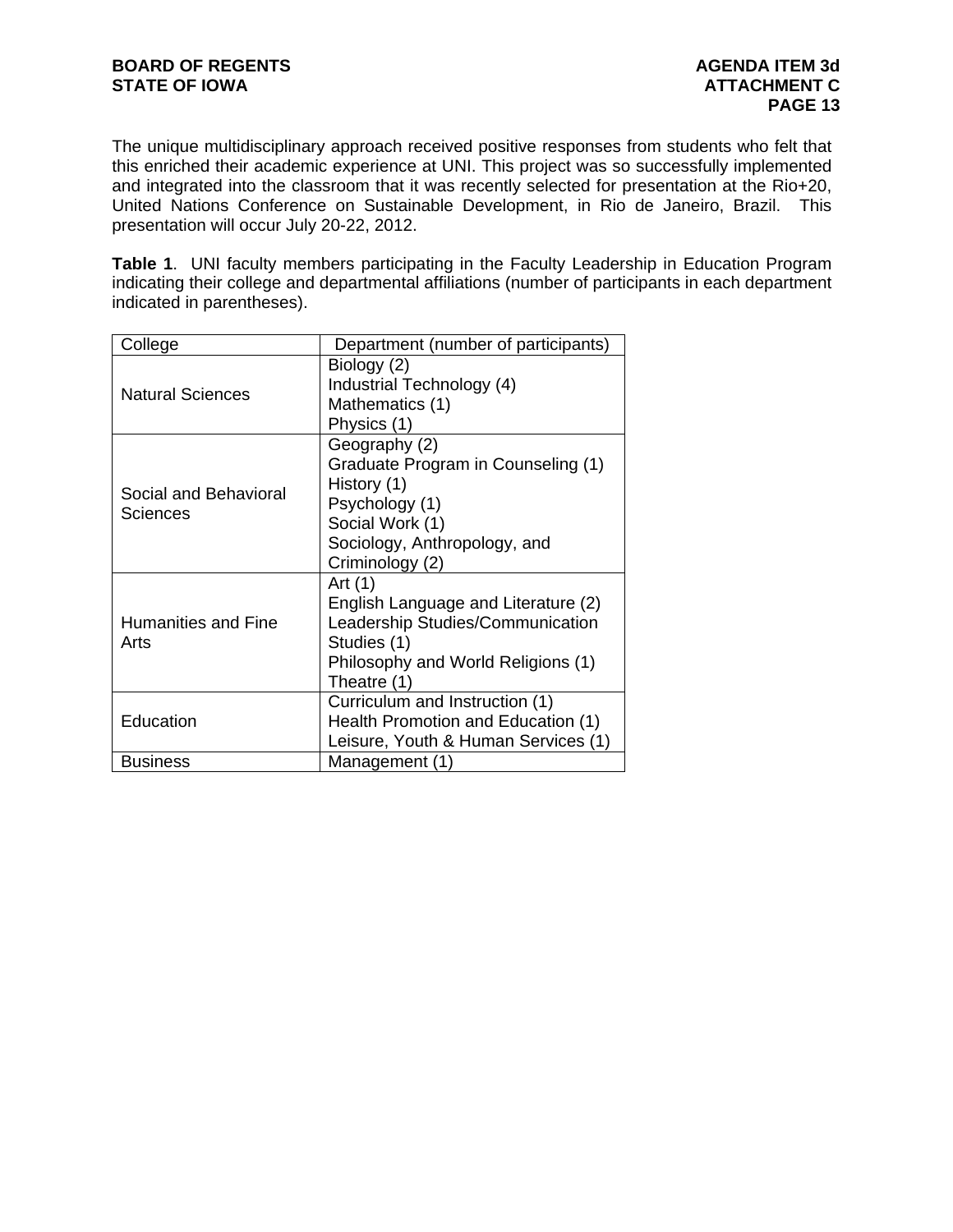### **Campus Operations**

**Background:** This STARS category encompasses everything that goes into the daily operation of a campus. It includes quantitative data reporting in the areas of Building Operation, Climate, Dining Services, Energy, Grounds, Purchasing, Transportation, Waste, and Water Usage. This overarching category notes that institutions can design, build, and maintain a campus in ways that provide a safe and healthy environment for the campus community. It recognizes the outstanding efforts to maintain a more sustainable campus environment.

**Highlighted Project:** Over the last several years, UNI Facilities Services has worked toward creating a more energy efficient campus. This includes many projects focusing on upgrades to lighting and mechanical systems within buildings. In a recent series of projects, funded partially by the Iowa Office of Energy Independence, UNI worked on energy upgrades in five buildings. Select highlights and estimated savings from those projects, among others are shown below.

**Table 2**. Energy Efficiencies and Savings

| <b>Project</b>  | <b>Highlights</b>                                            | <b>Annual Savings</b> |
|-----------------|--------------------------------------------------------------|-----------------------|
| UNI-Dome        | .Replaced 392 (1000 W) light fixtures with 128               | \$24,000              |
|                 | (1500 W) light fixtures                                      |                       |
|                 | .New control system allows multiple lighting levels to       |                       |
|                 | match activity requirements                                  |                       |
|                 | .Reduced connected power load from 392,000 W to<br>192,000 W |                       |
|                 | •Focused illumination on the field                           |                       |
| Curris          | .Replaced all the light fixtures, excluding the              | \$10,650              |
| <b>Business</b> | corridors                                                    |                       |
| <b>Building</b> | •Occupancy sensors were added to all offices,                |                       |
|                 | classrooms, conference rooms and restrooms                   |                       |
|                 | •Reduced connected power load by 50%                         |                       |
|                 | .Improved the lighting in the space                          |                       |
| Industrial      | .Replaced all the light fixtures in the building,            | \$15,000              |
| Technology      | approximately 500                                            |                       |
| Center          | .Occupancy sensors were added to all offices,                |                       |
|                 | classrooms, shop areas, conference rooms and                 |                       |
|                 | restrooms                                                    |                       |
|                 | •Reduced connected power load by 65%                         |                       |
|                 | . Improved the lighting in the space                         |                       |
| Maucker         | .Replaced inefficient lighting in the food service and       | \$50,000              |
| Union           | dining area                                                  |                       |
|                 | .Installed electronic controls on variable air volume        |                       |
|                 | boxes on the main and lower levels                           |                       |
|                 | .Installed variable frequency drives on the air              |                       |
|                 | handling unit that serves the main and lower levels          |                       |
| Pedestrian      | .Installed near the CEEE and BCS, continuing North           | \$23 per pole         |
| <b>LED Pole</b> | as replacement light fixtures are needed                     | light                 |
| Lights          | •LED fixtures are 40 watts each versus 125 watts             | (\$13,850 once        |
|                 | each for standard fixtures                                   | entire campus is      |
|                 | •Life span of LED fixtures is 25 years                       | LED)                  |